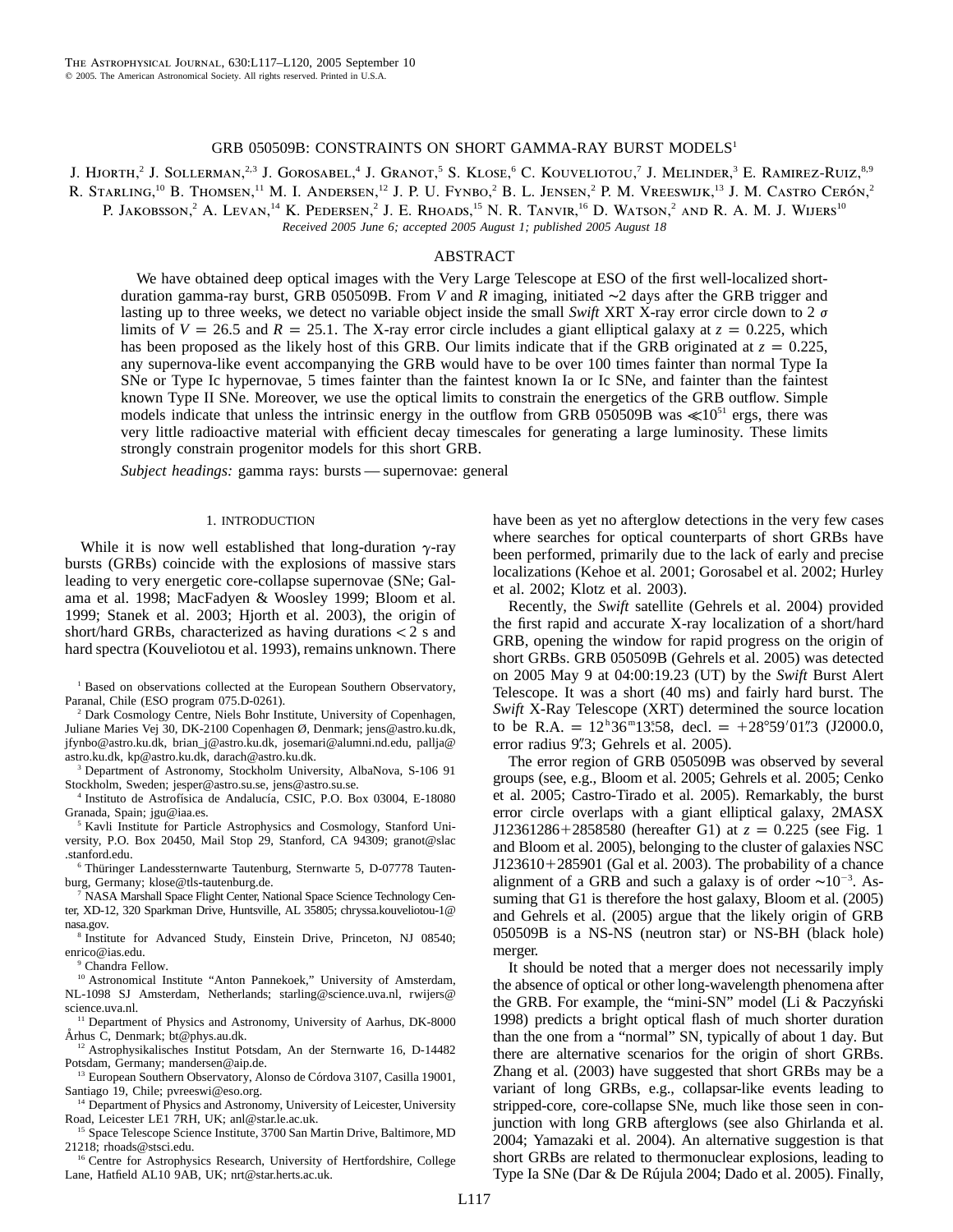

Fig. 1.—*Left*: First-epoch *V* image (3.92 days after burst) showing the putative host elliptical galaxy G1 and several faint galaxies in the XRT error circle. *Middle*: Same, after subtraction of a fit to G1. The cross marks the location of the center of G1. North of it is the new detected source, which may be a foreground or background source or a companion to G1. *Right*: Difference between last-epoch (22.86 days after burst) and first-epoch *V* images.

Germany et al. (2000) even suggested that the peculiar Type II SN 1997cy was related to the short GRB 970514 based on their temporal and spatial coincidence. It is obvious from the above that a search for a SN associated with GRB 050509B would help constrain both the energetics of short GRBs and, possibly, their progenitor models (Fan et al. 2005).

We have, therefore, obtained deep images of the XRT error circle at the expected peak time of the putative SN, as well as early images for comparison. In this Letter we present our observations and analysis (§ 2) and discuss the constraints these set on short GRB energetics and progenitor models (§ 3). A cosmology with  $H_0 = 70 \text{ km s}^{-1} \text{ Mpc}^{-1}$ ,  $\Omega_m = 0.3$ , and  $\Omega_{\Lambda} = 0.7$ is assumed throughout this Letter.

## 2. OBSERVATIONS AND DATA ANALYSIS

We obtained deep *V*- and *R*-band images containing the XRT error circle with the FORS instruments on the Kueyen and Antu 8.2 m unit telescopes of the ESO Very Large Telescope at several epochs (Table 1). The data obtained 8 and 12 days after burst were strongly affected by the proximity of the Moon. Consequently, our deepest images were obtained during the first and last sets of observations (a few days and ∼3 weeks after burst).

The data were bias-subtracted, overscan-corrected, and flatfielded using morning-sky flats. The photometric calibration was based on known FORS2 zero points and verified against the SDSS and photometry of the field obtained at the Tautenburg observatory. We estimated the field limiting magnitudes by doing photometry on a large (∼50) number of objects. We used the IRAF task phot with an aperture of twice the seeing disk, and obtained the 3  $\sigma$  limiting magnitudes given in Table 1 from the errors on the derived magnitudes.

The first image, obtained 1.85 days after the burst, revealed a large number of very faint objects inside the XRT error circle, as well as G1 (see Fig. 1 and Hjorth et al. 2005; Gehrels et al. 2005; Bloom et al. 2005). The surface brightness of G1 within the error circle is, however, only at a level of 20% of the night-sky level in both the *V* and the *R* bands, with the exception of the central  $1''$  of G1, corresponding to less than 1% of the error circle. The pixel-to-pixel photon noise is therefore only marginally affected by G1.

To search for variable objects we subtracted the early images from the late images in each band. The images were aligned, the sky background subtracted, and the images scaled to the same brightness level. We also convolved the image with the best seeing with a spatially variable kernel to match the inferior seeing of the other image, according to the method outlined in Alard & Lupton (1998). This provided very clean subtractions, except for near the center of the galaxy (Fig. 1). No variable sources were detected.

The elliptical galaxy G1 has a simple morphology. It is therefore possible to fit and subtract a smooth model. This allows detection of superposed point sources with a pixel-to-pixel noise that is reduced by a factor  $\sqrt{2}$ , formally corresponding to a 0.38 mag deeper limit. A smooth fit of G1 was established by dividing the area around the galaxy into annuli of increasing widths, centered on the nucleus of the galaxy. A robust fitting technique was used to fit a harmonic series to pixel values within each of the annuli (Sodemann & Thomsen 1994). The full model was obtained by cubic spline interpolation between the harmonic coefficients in the radial direction. Finally, the smooth model was subtracted from the galaxy image (Fig. 1). In the subtracted image we only detect one new faint  $(V \sim 26)$  object inside the XRT error circle, 0".78 east and 2".56 north of the G1 galaxy center. This object does not appear to be variable. No other object brighter than the already known sources (Bloom et al. 2005) is present inside the XRT error circle.

To determine the detection limit in the images, a point-spread function was constructed from stars in the field. By superposing

| TABLE 1<br><b>LOG OF OBSERVATIONS</b> |                          |      |                             |                    |                    |
|---------------------------------------|--------------------------|------|-----------------------------|--------------------|--------------------|
| Date<br>(UT)                          | Phase<br>(days past GRB) | Band | <b>Exposure Time</b><br>(s) | Seeing<br>(arcsec) | Limiting Magnitude |
| 2005 May 11.02                        | 1.85                     | R    | 2700                        | 0.9                | 26.6               |
| 2005 May 13.09                        | 3.92                     |      | 2700                        | 0.9                | 27.5               |
| 2005 May 17.10                        | 7.93                     |      | 1800                        | 0.7                | 25.0               |
| 2005 May 22.05                        | 11.88                    |      | 1800                        | 1.0                | 24.2               |
| $2005$ Jun $1.00$                     | 22.83                    | R    | 2700                        | 0.9                | 26.7               |
| $2005$ Jun $1.03$                     | 22.86                    |      | 2700                        | 1.0                | 27.5               |
|                                       |                          |      |                             |                    |                    |

NOTE.—The quoted 3  $\sigma$  limiting magnitudes are measured in the field in a 2  $\times$  FWHM aperture. The limiting magnitudes become progressively smaller toward the center of G1.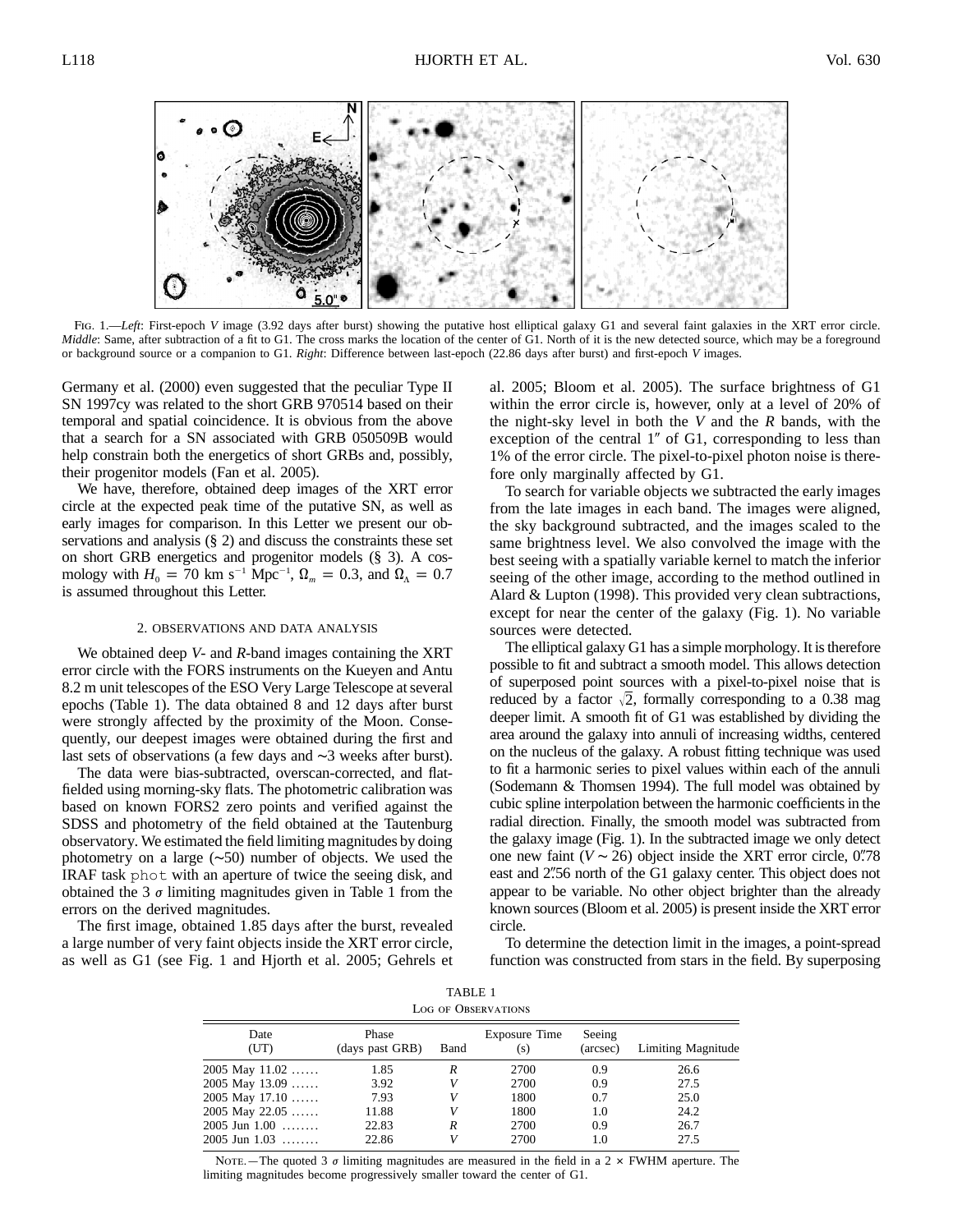artificial stars on G1, we find that stars of  $V \approx 26.5$  and  $R \approx$ 25.1 are recovered in the difference images with 95% confidence, except within the central  $1''$  of the galaxy core. In the very nucleus of G1, the galaxy subtraction is poor and we can only detect a source of  $V \sim 24$ . The corresponding limits for the galaxy subtracted images are 0.3–0.4 mag deeper.

## 3. DISCUSSION

We plot the limits derived in § 2 in Figure 2 along with a number of SN light curves as they would appear at  $z = 0.225$ . The Type Ia templates are from Nugent's compilation<sup>17</sup> and include (1) a template of a normal Type Ia SN (Nugent et al. 2002) and (2) a template based on the very subluminous Type Ia supernovae SN 1991bg and SN 1999by. The Type Ic SNe plotted are (3) the very energetic Type Ic SN 1998bw associated with the long GRB 980425 (Galama et al. 1998) and (4) the faint, fast-rise Type Ic SN 1994I (Richmond et al. 1996), which was not associated with a GRB but provides a good fit to the light-curve bump in XRF 030723 (Fynbo et al. 2004). Figure 2 clearly demonstrates that even the faintest of these SNe would have been detected at the time of our observation at a level  $~\sim$ 1.8 mag brighter than our limit (>5.2 mag fainter than a SN like SN 1998bw).

Type II SNe come in various flavors, the faintest of which are Type IIP. Our limit of  $V = 26.5$  translates into  $M_B > -13.3$  at  $z = 0.225$ . All the SN peak magnitudes included in Richardson et al. (2002) are brighter than this, including the faintest Type IIP SNe.

From the above we conclude that if GRB 050509B was associated with a normal bright SN, either its host galaxy must be at a high redshift ( $z \ge 1.2$ ), consistent with the constraints on the redshifts of the faint galaxies in the XRT error circle (see Bloom et al. 2005), or, if it indeed is at  $z = 0.225$ , its SN light must have been extinguished by dust along the line of sight. The latter option appears unlikely as G1 is an elliptical galaxy with very little star formation (Bloom et al. 2005; Gehrels et al. 2005) and the likely background sources do not appear strongly reddened. We can therefore conclude that there was no SN of known type and characteristics associated with GRB 050509B if it occurred in G1. There remains a (small) probability that GRB 050509B was at a much higher redshift. However, in the following we proceed under the assumption that G1 is the host galaxy.

The absence of a SN rules out models predicting a normal SN Ia associated with short GRBs (Dar & De Rújula 2004; Dado et al. 2005). Likewise, our observations disfavor a GRB 050509B progenitor similar to long GRBs, i.e., a collapsar origin. Observations of long GRBs at  $z < 0.7$  are consistent with all having SN bumps (Zeh et al. 2004), and all GRBs at *z* < 0.4 have had SN features (GRB 980425, *z* = 0.0085 [Galama et al. 1998]; GRB 031203,  $z = 0.1055$  [Malesani et al. 2004]; GRB 030329,  $z = 0.1685$  [Hjorth et al. 2003]; GRB 011121,  $z = 0.362$  [Garnavich et al. 2003]). The situation is less clear regarding X-ray flashes (XRFs); a bright SN was associated with XRF 020903 ( $z = 0.251$ ), but no SN (and no optical afterglow) was detected in XRF 040701 (with a probable  $z = 0.215$  down to a limit at least 3 mag fainter than SN 1998bw (Soderberg et al. 2005).

We now proceed to use our derived limits to constrain the energetic properties of the outflow from GRB 050509B. Bloom et al. (2005) find that both the isotropic equivalent energy



Fig. 2.—Upper limits (*arrows*) on variable sources (in the difference images) inside the GRB 050509B XRT error circle at the epochs given in Table 1 compared to the light curves of different SNe redshifted to  $z = 0.225$ *. Solid curves*: Type Ic SNe. *Dashed curves*: Type Ia SNe. *Thick solid curve*: The hypernova SN 1998bw accompanying the long GRB 980425. *Thin solid curve*: The faint Ic supernova SN 1994I. *Thick dashed curve*: A typical Type Ia SN (stretch p 1). *Thin dashed curve*: A faint Type Ia SN similar to SN 1991bg. A Galactic extinction of  $E(B - V) = 0.019$  mag (Schlegel et al. 1998) toward GRB 050509B has been assumed.

output in  $\gamma$ -rays,  $E_{\gamma}$  iso, and the afterglow X-ray luminosity,  $L_{\rm X}$ , of GRB 050509B are significantly smaller than those of long GRBs. The most straightforward conclusion is that while GRB 050509B was a highly relativistic event (Gehrels et al. 2005), it was intrinsically less energetic compared to long GRBs, with relatively little energy  $[\leq 10^{49}(\Omega/4\pi)$  ergs] in highly relativistic ejecta with an initial Lorentz factor  $\Gamma_0 \gtrsim 100$  (from  $E_{\gamma, \text{iso}}$ ) and with not much more energy in material with  $\Gamma_0 \geq 3(E_{51}/n_0)^{1/8}$ , where  $E_{k, iso} = 10^{51} E_{51}$  ergs is the isotropic equivalent energy in the afterglow shock and  $n = n_0$  cm<sup>-3</sup> is the external density.<sup>18</sup> Moreover, the total observed energy from the burst was much smaller than the available energy in a NS-NS or NS-BH merger, or in most other progenitor models, suggesting that more energy was released in slower ejecta. The amount of energy in material above a certain initial four-velocity,  $E(\sum_{0} \beta_{0})$ , is very uncertain theoretically but may be constrained by our late-time upper limit on the optical emission.

<sup>17</sup> See http://supernova.lbl.gov/∼nugent/nugent\_templates.html.

<sup>&</sup>lt;sup>18</sup> A higher  $E_{k, \text{iso}}$  is possible for a very low external density. For  $n \sim 10^{-6} \text{ cm}^{-3}$ ,  $E_{k, iso}$  ~ 10<sup>51</sup> ergs for  $z = 0.225$  and ~10<sup>52</sup>–10<sup>53</sup> ergs for  $z \approx 3$  (Bloom et al. 2005; Lee et al. 2005). This would, however, require  $E_{\gamma, \text{iso}} \ll E_{k, \text{iso}}$ , i.e., a very inefficient prompt emission (compared to  $E_{\gamma,iso} \gtrsim E_{k,iso}$  for long GRBs) and would not naturally reproduce the fact that  $L_X/E_{\gamma, \text{iso}}$  for GRB 050509B is similar to that for long GRBs.